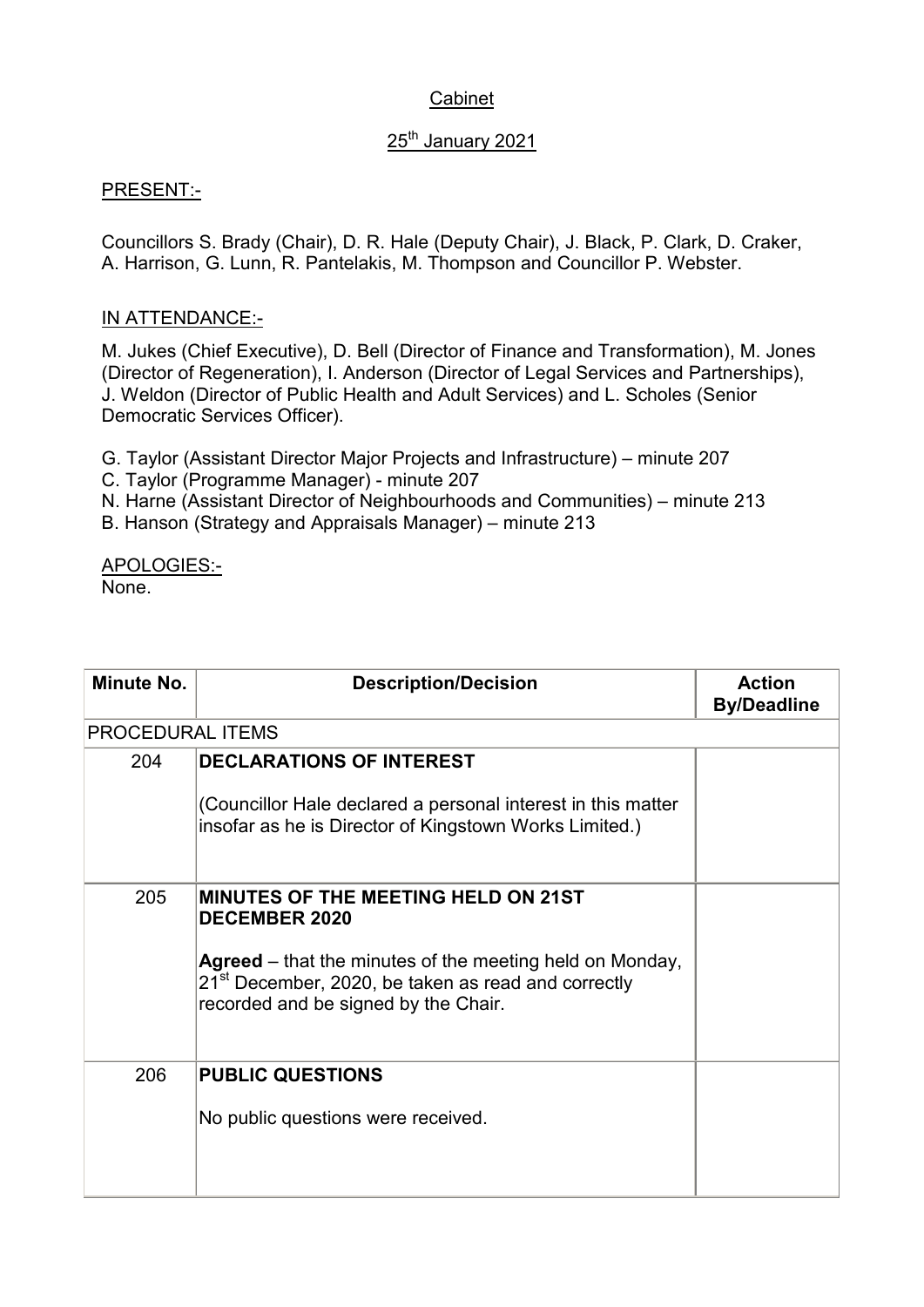| <b>NON-EXEMPT ITEMS</b> |                                                                                                                                                                                                                                                                                                                                                                                                            |                                                                                                                      |  |
|-------------------------|------------------------------------------------------------------------------------------------------------------------------------------------------------------------------------------------------------------------------------------------------------------------------------------------------------------------------------------------------------------------------------------------------------|----------------------------------------------------------------------------------------------------------------------|--|
| <b>Key Decisions</b>    |                                                                                                                                                                                                                                                                                                                                                                                                            |                                                                                                                      |  |
| 207                     | <b>BUDE PARK IMPROVEMENT TO PLAYING FIELDS &amp;</b><br><b>NEW SPORTS CHANGING FACILITIES</b>                                                                                                                                                                                                                                                                                                              |                                                                                                                      |  |
|                         | The Director of Regeneration submitted a report which<br>provided an update on the progress of the improvement to<br>the playing fields and new sports changing rooms at Bude<br>Park.                                                                                                                                                                                                                     |                                                                                                                      |  |
|                         | The comments of the Finance and Value for Money<br>Overview and Scrutiny Commission when this matter was<br>considered, were submitted for consideration, and were<br>detailed at minute 211.                                                                                                                                                                                                              |                                                                                                                      |  |
|                         | Members discussed the need to ensure the site was secure<br>and that the wider public community were invited to<br>participate in the consultation not just those teams which<br>currently played there. Appropriate communications<br>needed to be put in place including recognition of everyone<br>who had been involved in this over the years.                                                        |                                                                                                                      |  |
|                         | Agreed-                                                                                                                                                                                                                                                                                                                                                                                                    |                                                                                                                      |  |
|                         | (a) That approval is given to commission Hull Esteem<br>Consortium LEP (working in collaboration with NPS)<br>to progress with the detailed design work required<br>for the submission of the planning application which<br>includes the redesign of the playing fields, changing<br>rooms and flood prevention design works and that<br>the works be tendered through the Esteem<br>Framework contract.   | (a) Assistant<br>Director Major<br>Projects and<br>Infrastructure                                                    |  |
|                         | (b) That approval be given to delegate authority to the<br>Assistant Director of Major Projects & Infrastructure<br>and Assistant Director of Streetscene to enter into<br>any contracts required to undertake the work. The<br>costs to undertake the works to Bude Park will be<br>subject to a successful grant bid to the Football<br>Foundation and Council match funding of £350,000<br>S106 monies. | (b) Assistant<br>Director Major<br>Projects and<br>Infrastructure/<br>Assistant<br>Director of<br><b>Streetscene</b> |  |
|                         | (c) That approval is given for the Assistant Director of<br>Major Projects & Infrastructure to accept grant<br>funding from the Football Foundation should the<br>funding bid be successful to improve the playing<br>fields and changing facilities at Bude Park.                                                                                                                                         | (c-d) Assistant<br>Director Major<br>Projects and<br>Infrastructure                                                  |  |
|                         | (d) That approval is given for the £350,000 S106<br>monies which have been delegated for use by                                                                                                                                                                                                                                                                                                            |                                                                                                                      |  |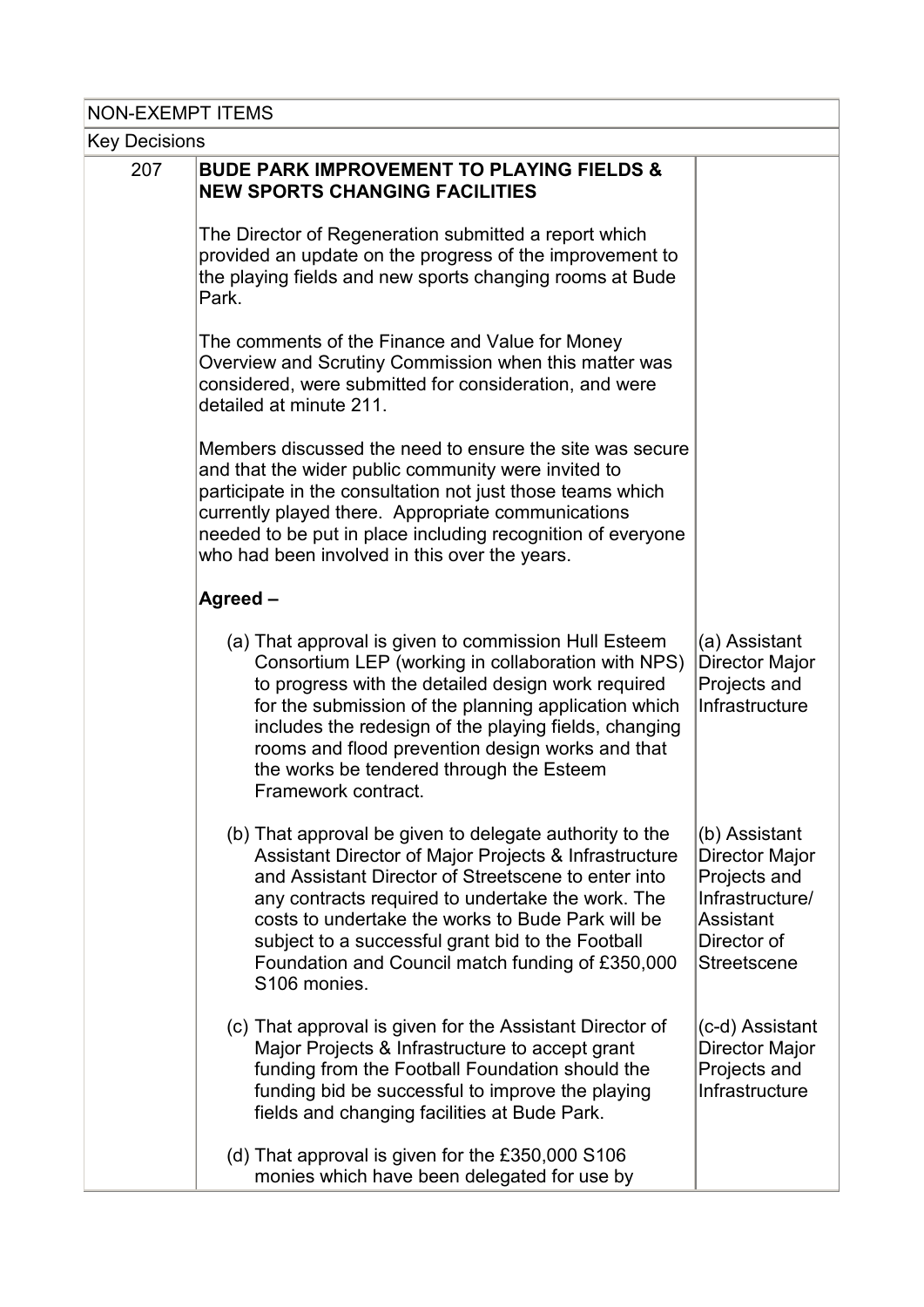|                            | Foredyke Area Committee to be used as Council<br>match funding to deliver the improvement scheme to<br>Bude Park, which is a requirement of the Football<br>Foundation grant scheme.                                                                                                                                                                                         |  |
|----------------------------|------------------------------------------------------------------------------------------------------------------------------------------------------------------------------------------------------------------------------------------------------------------------------------------------------------------------------------------------------------------------------|--|
| Reasons for recommendation |                                                                                                                                                                                                                                                                                                                                                                              |  |
|                            | To ensure that the Council are able to commission<br>Hull Esteem Consortium LEP to undertake the<br>detailed design for full planning submission and the<br>full grant application submission to Football<br>Foundation.                                                                                                                                                     |  |
|                            | To ensure that improvement works required to be<br>undertaken to Bude Park as part of the grant funding<br>award, is given approval to go out to tender using<br>the Esteem framework and the awarding of the<br>contract is delegated to the Assistant Director of<br>Major Projects & Infrastructure and Assistant<br>Director of Streetscene.                             |  |
|                            | To ensure that the Assistant Director of Major<br>Projects & Infrastructure can accept grant funding<br>from the Football Foundation to deliver the<br>improvements required at Bude Park.                                                                                                                                                                                   |  |
|                            | To ensure that the delegated £350,000 S106 monies<br>can be used as Council match funding to deliver the<br>improvements at Bude Park.                                                                                                                                                                                                                                       |  |
| <b>Non-Key Decisions</b>   |                                                                                                                                                                                                                                                                                                                                                                              |  |
| 208                        | MEDIUM TERM FINANCIAL PLAN – UPDATE REPORT                                                                                                                                                                                                                                                                                                                                   |  |
|                            | The Director of Finance and Transformation (Section 151<br>Officer) submitted a report which provided an update on the<br>latest projections informing the Medium Term Financial<br>Plan (MTFP) for the period 2021.22 to 2023/24 and<br>detailed the factors that would feature in the full budget<br>proposals to be considered by Cabinet and Council in<br>February 2021 |  |
|                            | The comments of the Finance and Value for Money<br>Overview and Scrutiny Commission when this matter was<br>considered, were submitted for consideration, and were<br>detailed at minute 211.                                                                                                                                                                                |  |
|                            | Members discussed the projected gap in the budget for<br>2022/23 including relevant increases to Council Tax, fees<br>and charges, the settlement as well as staff wages. The<br>officer confirmed that it included the projected increases to                                                                                                                               |  |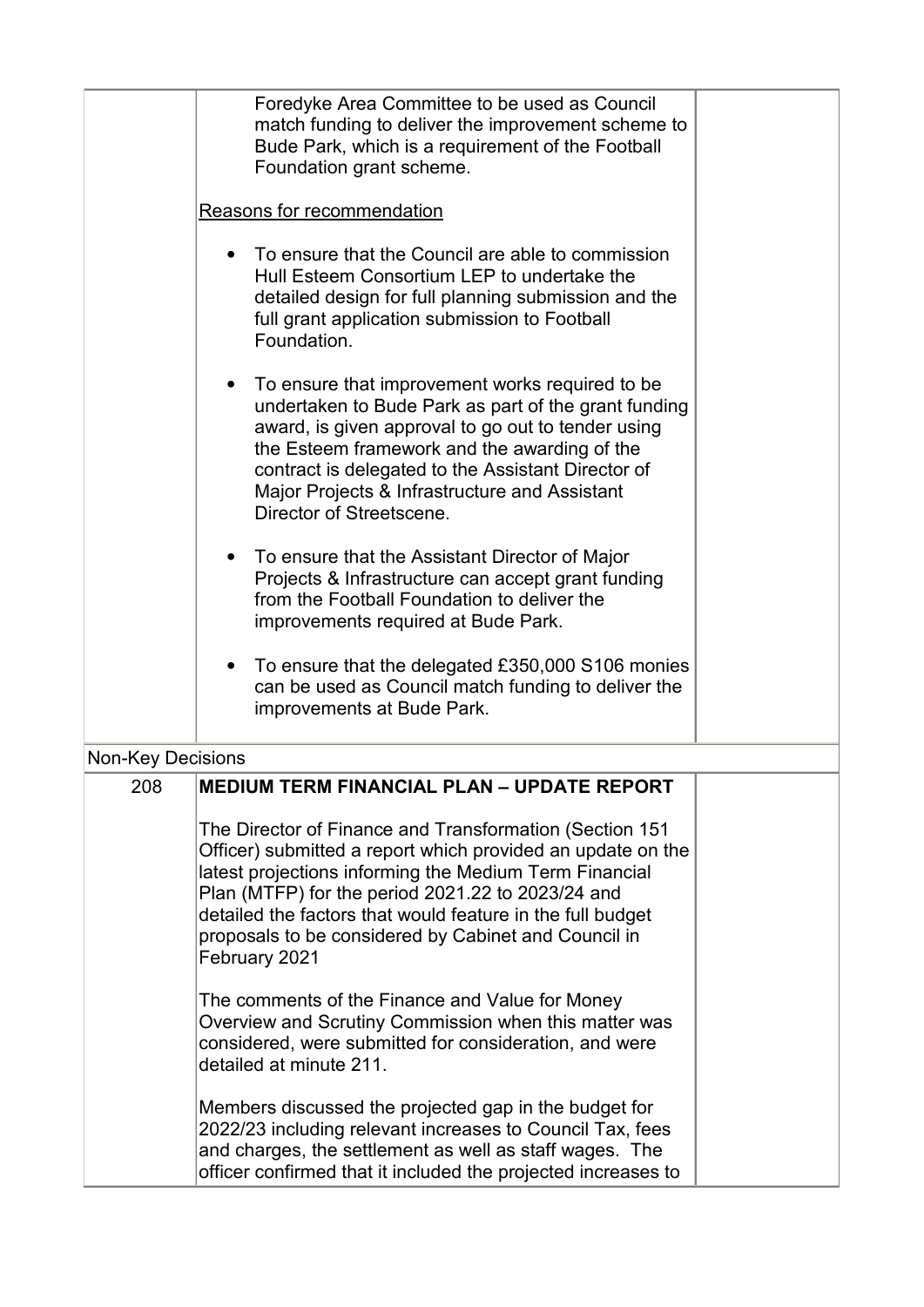|     | income such as a 2% increase to the Council Tax and fees<br>and also assumed a small increase to staff wages. It was<br>expected that there would be a small increase in<br>Government funding next year.                                                                                                                                                                                                                                                                                                                                                                                                                                                                                        |                                                                    |
|-----|--------------------------------------------------------------------------------------------------------------------------------------------------------------------------------------------------------------------------------------------------------------------------------------------------------------------------------------------------------------------------------------------------------------------------------------------------------------------------------------------------------------------------------------------------------------------------------------------------------------------------------------------------------------------------------------------------|--------------------------------------------------------------------|
|     | Members also discussed the need for caution around fair<br>funding as it was not currently known what form this would<br>take and the need for more sustainable adult social care<br>funding, it was not sustainable to continue to apply<br>increases to Council Tax in order to fund this. It was<br>affecting those areas and people that could not afford it the<br>most with those areas that could afford to pay more for<br>adult social care not needing to pay more due to the<br>already increased level of Council Tax funding. Those less<br>affluent areas which needed the additional funding were not<br>able to generate as much as needed through their Council<br>Tax funding. |                                                                    |
|     | <b>Agreed - That Cabinet:</b>                                                                                                                                                                                                                                                                                                                                                                                                                                                                                                                                                                                                                                                                    |                                                                    |
|     | (a) Note the updated MTFP projections at section 6 and<br>the significant financial uncertainty faced by the<br>Council.                                                                                                                                                                                                                                                                                                                                                                                                                                                                                                                                                                         | (a-c) Director of<br>Finance and<br>Transformation<br>(Section 151 |
|     | (b) Note the forecast reserves position and the<br>significant financial risks faced by the Council.                                                                                                                                                                                                                                                                                                                                                                                                                                                                                                                                                                                             | Officer)                                                           |
|     | (c) Note that the formal reports, regarding the detail of<br>the 2021/22 Capital Programme, General Fund<br>Revenue Budget, and Housing Revenue Account,<br>will be presented to Cabinet and Council for<br>approval in February.                                                                                                                                                                                                                                                                                                                                                                                                                                                                |                                                                    |
|     | Reasons for recommendation                                                                                                                                                                                                                                                                                                                                                                                                                                                                                                                                                                                                                                                                       |                                                                    |
|     | The Council needs to ensure that it has an up to<br>date and realistic plan for how it is going to manage<br>its finances in the medium term. That plan includes<br>within it the resources that are available to provide or<br>commission services, and also indicates the ongoing<br>or new actions that are needed to ensure that<br>financial viability is maintained.                                                                                                                                                                                                                                                                                                                       |                                                                    |
| 209 | <b>COUNCIL TAX BASE REPORT 2021/22</b>                                                                                                                                                                                                                                                                                                                                                                                                                                                                                                                                                                                                                                                           |                                                                    |
|     | The Director of Finance and Transformation (Section 151<br>Officer) submitted a report which set out how the Council<br>Tax Base for 2021/22 had been calculated and the<br>timetable required to meet the statutory requirements of the<br>Local Government Finance Act 1992 as amended by the<br>Local Government Act 2003 and the Local Government                                                                                                                                                                                                                                                                                                                                            |                                                                    |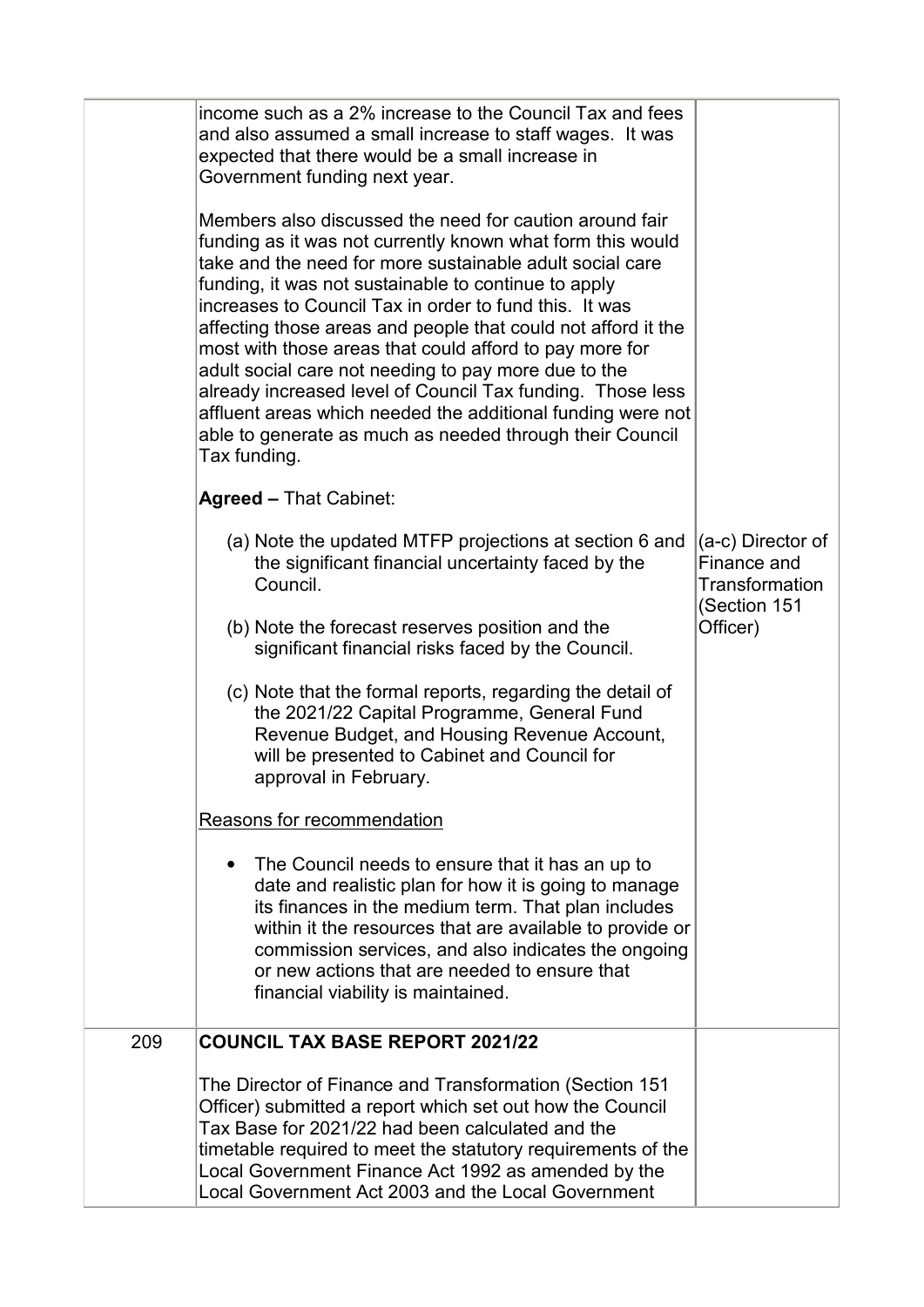|     | Finance Act 2012.                                                                                                                                                                                                                                                                                                                                                                                                                                                                        |                                                    |
|-----|------------------------------------------------------------------------------------------------------------------------------------------------------------------------------------------------------------------------------------------------------------------------------------------------------------------------------------------------------------------------------------------------------------------------------------------------------------------------------------------|----------------------------------------------------|
|     | The comments of the Finance and Value for Money<br>Overview and Scrutiny Commission when this matter was<br>considered, were submitted for consideration, and were<br>detailed at minute 211.                                                                                                                                                                                                                                                                                            |                                                    |
|     | Agreed -                                                                                                                                                                                                                                                                                                                                                                                                                                                                                 |                                                    |
|     | (a) That the calculation of the Council's Tax Base<br>(equivalent number of Band D properties) for the<br>year 2021/22 be approved.                                                                                                                                                                                                                                                                                                                                                      | (a-b) Director of<br>Finance and<br>Transformation |
|     | (b) That pursuant to the report and in accordance with<br>the Local Authorities (Calculation of Tax Base)<br>Regulations 2012, the amount of Band D equivalent<br>properties calculated by the Kingston upon Hull City<br>Council as its tax base for the year 2021/22 shall be<br>61,962.                                                                                                                                                                                               | (Section 151<br>Officer)                           |
|     | Reasons for recommendation                                                                                                                                                                                                                                                                                                                                                                                                                                                               |                                                    |
|     | The tax base calculation is a statutory requirement,<br>necessary to set the 2021/22 Council Tax rate. The<br>Band D equivalent properties calculated by the<br>Kingston upon Hull City Council as its tax base for<br>the year 2021/22 shall be 61,962.                                                                                                                                                                                                                                 |                                                    |
| 210 | <b>REVENUE BUDGET MONITORING 2020-21 - THIRD</b><br><b>FORMAL REPORT</b>                                                                                                                                                                                                                                                                                                                                                                                                                 |                                                    |
|     | The Director of Director of Finance and Transformation<br>(Section 151 Officer) submitted a report which set out the<br>General Fund revenue budget monitoring position and also<br>those for the Dedicated Schools Grant (DSG) and the<br>Housing Revenue Account (HRA) as well as details of the<br>financial impact of the COVID crisis.                                                                                                                                              |                                                    |
|     | The comments of the Finance and Value for Money<br>Overview and Scrutiny Commission when this matter was<br>considered, were submitted for consideration, and were<br>detailed at minute 211.                                                                                                                                                                                                                                                                                            |                                                    |
|     | Members discussed the option available to capitalise<br>COVID spend which was not currently being progressed,<br>the officer confirmed that this was part of the preliminary<br>negotiations with the Government and would involve the<br>capitalisation of costs to help balance the budget for next<br>year. As the Council was facing a very significant deficit in<br>future years, it would be an option to go back to the<br>Government to seek further support possibly through a |                                                    |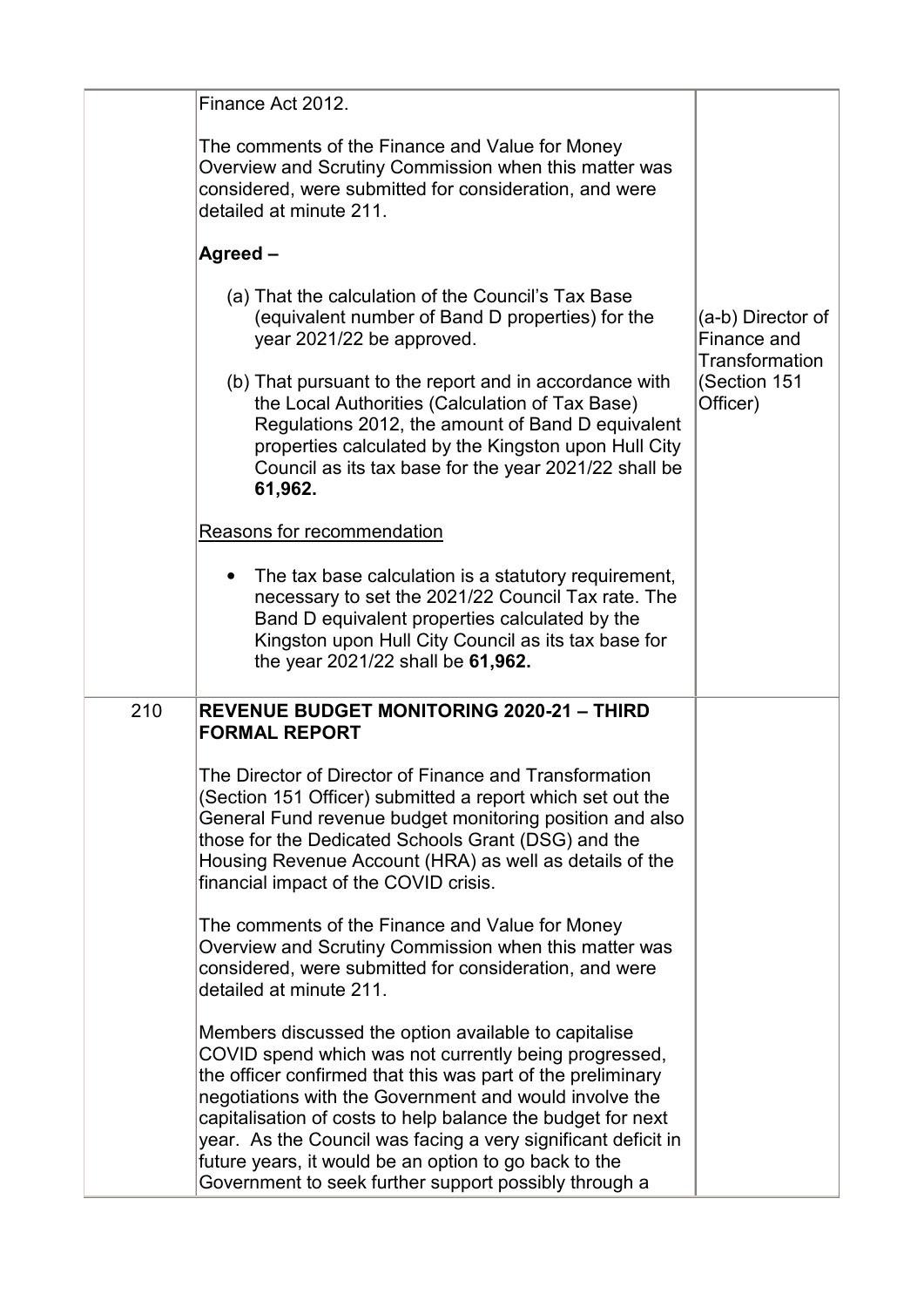| 212 | <b>EXCLUSION OF THE PRESS AND PUBLIC</b>                                                                                                                                                                                                                                                                                                                                                                                                                                                                     |                                                                                       |
|-----|--------------------------------------------------------------------------------------------------------------------------------------------------------------------------------------------------------------------------------------------------------------------------------------------------------------------------------------------------------------------------------------------------------------------------------------------------------------------------------------------------------------|---------------------------------------------------------------------------------------|
|     | The Senior Democratic Services Officer submitted<br>comments in relation to minutes 207 - 210 and 213 from<br>the Council's committees and scrutiny commissions that<br>had considered the reports following the circulation of the<br>agenda for this meeting.<br><b>Agreed – That the comments be noted.</b>                                                                                                                                                                                               |                                                                                       |
| 211 | The Council needs to ensure that it is managing its<br>resources effectively while ensuring that the public<br>receive the benefits from the functions that it<br>provides itself or commissions from other service<br>providers.<br><b>COMMENTS OF COMMITTEES AND COMMISSIONS</b>                                                                                                                                                                                                                           |                                                                                       |
|     | Reasons for recommendation                                                                                                                                                                                                                                                                                                                                                                                                                                                                                   |                                                                                       |
|     | (c) That members note the forecast of an in-year<br>surplus of £0.310m for the HRA.                                                                                                                                                                                                                                                                                                                                                                                                                          |                                                                                       |
|     | (b) That members note the forecast in year deficit of<br>£0.195m for the DSG, and actions/funding required<br>to bring the cumulative position into balance in the<br>medium term.                                                                                                                                                                                                                                                                                                                           |                                                                                       |
|     | (a) That members note the overspend relating to the<br>Social Care budgets, the savings to be delivered in<br>year of £1.75M and the impact of the COVID 19<br>response in terms of projected additional costs and<br>loss of income (see Appendix C for details) which<br>currently suggests a neutral year end position with<br>regard to the General Fund.                                                                                                                                                | (a-c) Director of<br>Finance and<br><b>Transformation</b><br>(Section 151<br>Officer) |
|     | Agreed-                                                                                                                                                                                                                                                                                                                                                                                                                                                                                                      |                                                                                       |
|     | capitalisation direction, Hull would not be the only Council<br>in this position. Members queried whether any other local<br>authorities had taken this option this year. The officer<br>confirmed that he was not aware of any local authorities<br>who had sought it in the normal course of action, only those<br>authorities with well publicised difficulties with associated<br>companies such as Croydon with a building company,<br>Nottingham with an energy company and Luton with the<br>airport. |                                                                                       |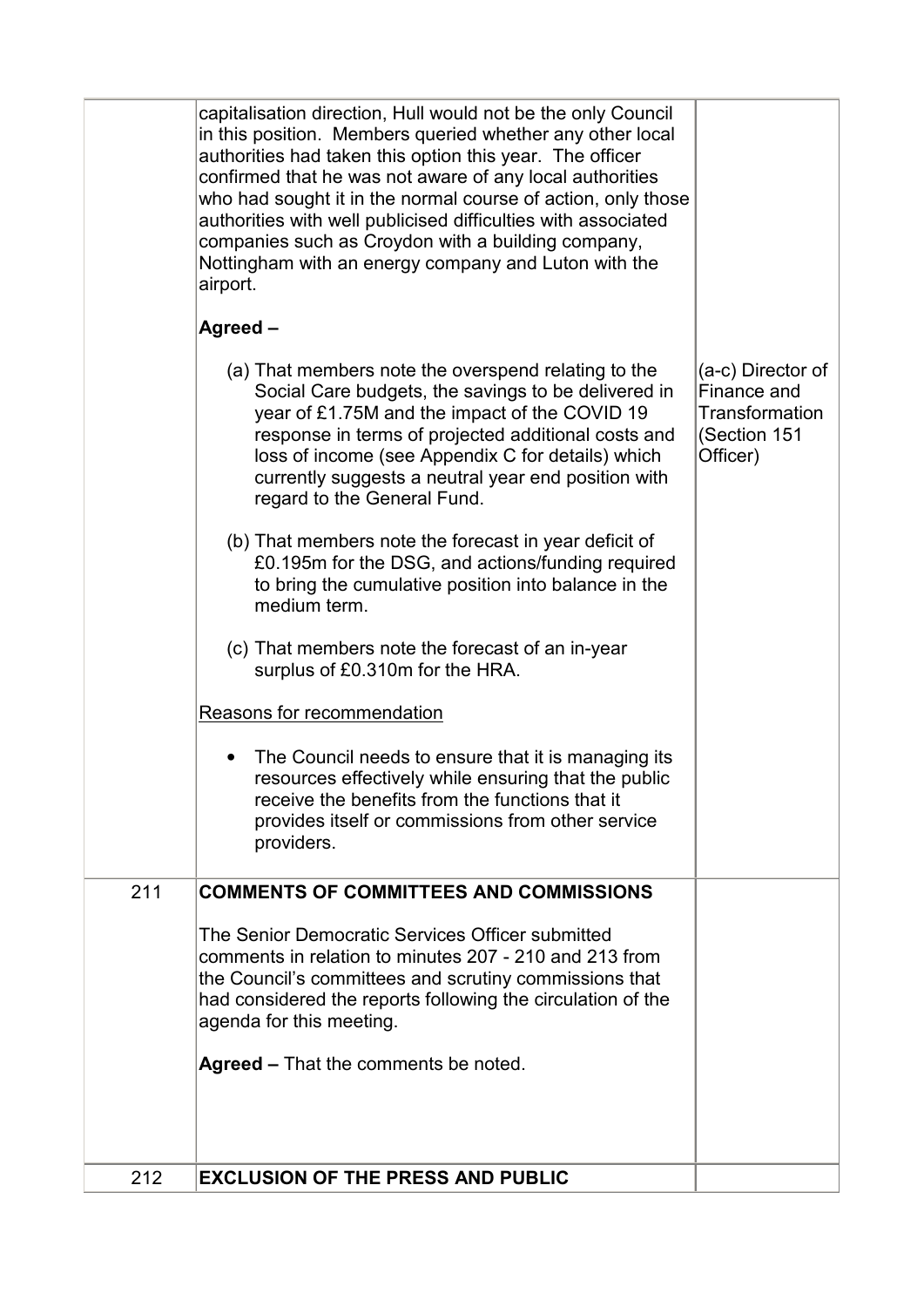|     | <b>Agreed</b> – that, in accordance with the provisions of Section<br>100(A)(4) of the Local Government Act, 1972, the public<br>(including the Press) be excluded from the meeting for the<br>following items of business, minute 213, on the grounds<br>that it involves the likely disclosure of exempt information<br>as defined in paragraph 3 of Part 1 of Schedule 12A of the<br>Act information relating to the financial and business affairs<br>of any particular person (including the authority holding that<br>information an individual and the public interest in<br>maintaining the exemption outweighs the public interest in<br>disclosing the information. |                                                                                                        |
|-----|-------------------------------------------------------------------------------------------------------------------------------------------------------------------------------------------------------------------------------------------------------------------------------------------------------------------------------------------------------------------------------------------------------------------------------------------------------------------------------------------------------------------------------------------------------------------------------------------------------------------------------------------------------------------------------|--------------------------------------------------------------------------------------------------------|
| 213 | <b>POTENTIAL HOUSING REVENUE ACCOUNT</b><br><b>ACQUISITION OF SURPLUS REGISTERED PROVIDER</b><br><b>HOUSING STOCK</b>                                                                                                                                                                                                                                                                                                                                                                                                                                                                                                                                                         |                                                                                                        |
|     | (Councillor Hale declared a personal interest in this matter<br>insofar as he is Director of Kingstown Works Limited.)                                                                                                                                                                                                                                                                                                                                                                                                                                                                                                                                                        |                                                                                                        |
|     | The Director of Legal Services and Partnerships submitted<br>a report which set out the details and process of the<br>Council's invitation to bid for stock from a national Housing<br>Association that wishes to dispose of its affordable homes<br>in the City. The report sought authority to bid for the stock<br>subject to the acquisition having a positive impact on the<br>Housing Revenue Account.                                                                                                                                                                                                                                                                  |                                                                                                        |
|     | The comments of the Finance and Value for Money<br>Overview and Scrutiny Commission when this matter was<br>considered, were submitted for consideration, and were<br>detailed at minute 211.                                                                                                                                                                                                                                                                                                                                                                                                                                                                                 |                                                                                                        |
|     | Members discussed the impact on Right to Buy and new<br>build plans; the properties across the City; the engagement<br>with residents; the Council's ability to access repairs locally<br>and the method used to decide on the successful bid.                                                                                                                                                                                                                                                                                                                                                                                                                                |                                                                                                        |
|     | Agreed-                                                                                                                                                                                                                                                                                                                                                                                                                                                                                                                                                                                                                                                                       |                                                                                                        |
|     | (a) That, subject to the detailed property, rent and<br>disposal information, delegation is given to the<br>Assistant Director of Neighbourhoods and Housing<br>and the Assistant Director of Property in consultation<br>the Portfolio Holder for Housing and the s151 Officer<br>to submit a bid for the stock which is subject to<br>disposal.                                                                                                                                                                                                                                                                                                                             | (a) Assistant<br>Director of<br>Neighbourhoods<br>and Housing/<br>Assistant<br>Director of<br>Property |
|     | (b) That, if successful in reaching the preferred bidder<br>stage the final terms of any acquisition are provided<br>to Leader and Portfolio Holder for a decision on the                                                                                                                                                                                                                                                                                                                                                                                                                                                                                                     | (b) Assistant<br>Director of                                                                           |